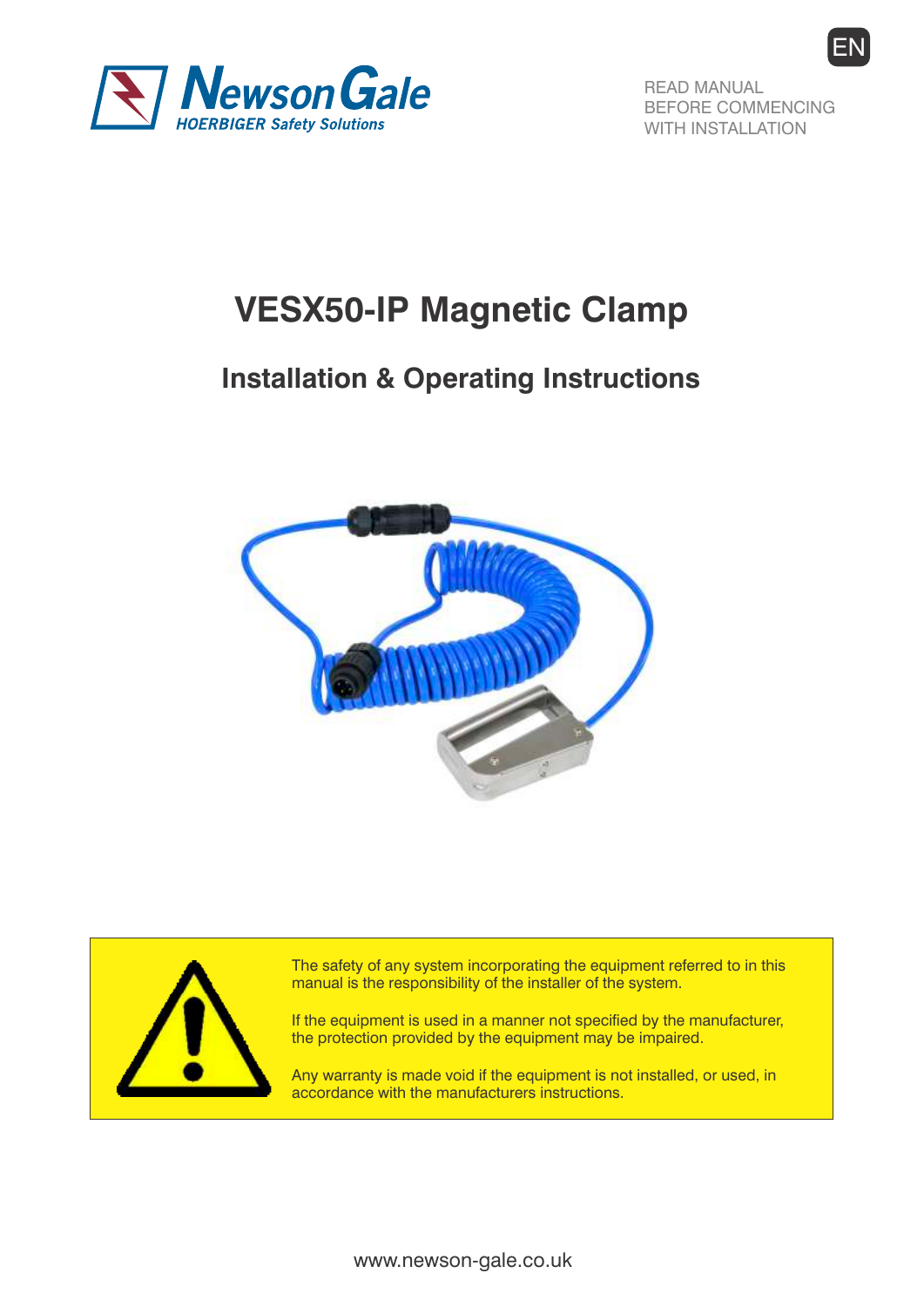### Product Overview

Grounding clamps are typically designed around torsion or compression springs. The spring type grounding clamps are ideal for many different applications. However, attaching a spring based grounding clamp to a flat or curving surface is not normally possible e.g. the body of a drum.

Newson Gale have designed a 2 pole grounding clamp that capitalises on the power of magnetism to provide a strong low resistance connection (≤10 Ohms) to any ferrous metal surface e.g. body of a drum, tote, IBC, etc. This will allow drums to be filled, the cover fitted complete with extract connection over the open top and still ground the ferrous metal based drum with the VESX50-IP 2 pole magnetic grounding clamp.

The VESX50-IP 2 pole magnetic grounding clamp is fully compatible with the Newson Gale Bond-Rite and Earth-Rite monitoring systems that provide the Customer with visual indication and interlock capability. Using this clamp and these systems will help the user to comply with International Standards IEC 60079-32-1, NFPA77 and Recommended Practices like API 2003 in achieving a metal on metal to

ground connection of ≤10 Ohms before the process starts and therefore mitigate static build up.

The body and integral handle of the VESX50-IP 2 pole magnetic grounding clamp are made from stainless steel (A2/SS304) for long life and corrosion resistance. Two sharp spring loaded tungsten carbide tips are used to penetrate coatings and make a low resistance connection (≤10 Ohms) to ground possible.

Due to the strength of the two Neodymium magnets the clamp is supplied with a sacrificial metal keeper that will need to be removed before the clamp is used. The sacrificial keeper will help focus away the magnetic field from other ferrous objects until the clamp is installed.

An optional stowage point is available for the VESX50-IP 2 pole magnetic grounding clamp. It allows the clamp to have a designated stowage point close to the item of ferrous metal based plant that the operator can use to park the clamp safely when it is not in use.

### Instructions for Safe Use, Installation & Maintenance

With regard to the relevant and essential health & safety requirements (EHSRs) of the ATEX Directive, the following declarations are made with respect to the Newson Gale magnetic clamp.

- 1. The materials of construction of the magnetic clamp are deemed to be suitable for the intended use.
- 2. **Intended use:** The magnetic clamp is designed to dissipate static electricity away from conductive ferrous objects when used with a Newson Gale system.
- 3. Use the handle built into the magnetic clamp to attach it to the conductive ferrous item of plant before starting the process. Always hold the clamp by the handle and make sure that hands and fingers are well away from the front of the magnetic clamp at all times.
- 4. The magnetic clamp should be connected to a flexible, multi-strand 2 core cable suitable for the Ex area of operation and the site conditions. A suitable 2 core spiral cable can be supplied by Newson Gale in 3 m, 5 m, 10 m & 15 m lengths.
- 5. The magnetic clamp and cable should be checked regularly particularly before use to ensure that they have not been damaged. If the magnetic clamp and/or cable are found to be damaged it must taken out of service or be replaced immediately.
- 6. The magnetic clamp and cable must have a connection to a verified earth point in order to dissipate static electricity when used with a Newson Gale system.
- 7. The magnetic clamp must be connected to the ferrous metal object requiring to be earthed at a position which is clean and free from any insulating coating.
- 8. The magnetic clamp has been designed to be used with any of the Newson Gale intrinsically safe 2 core grounding systems.
- 9. The magnetic clamp should be used by trained and competent persons only.
- 10. At the end of it's life the magnetic clamp should be disposed of in a safe, considerate manner.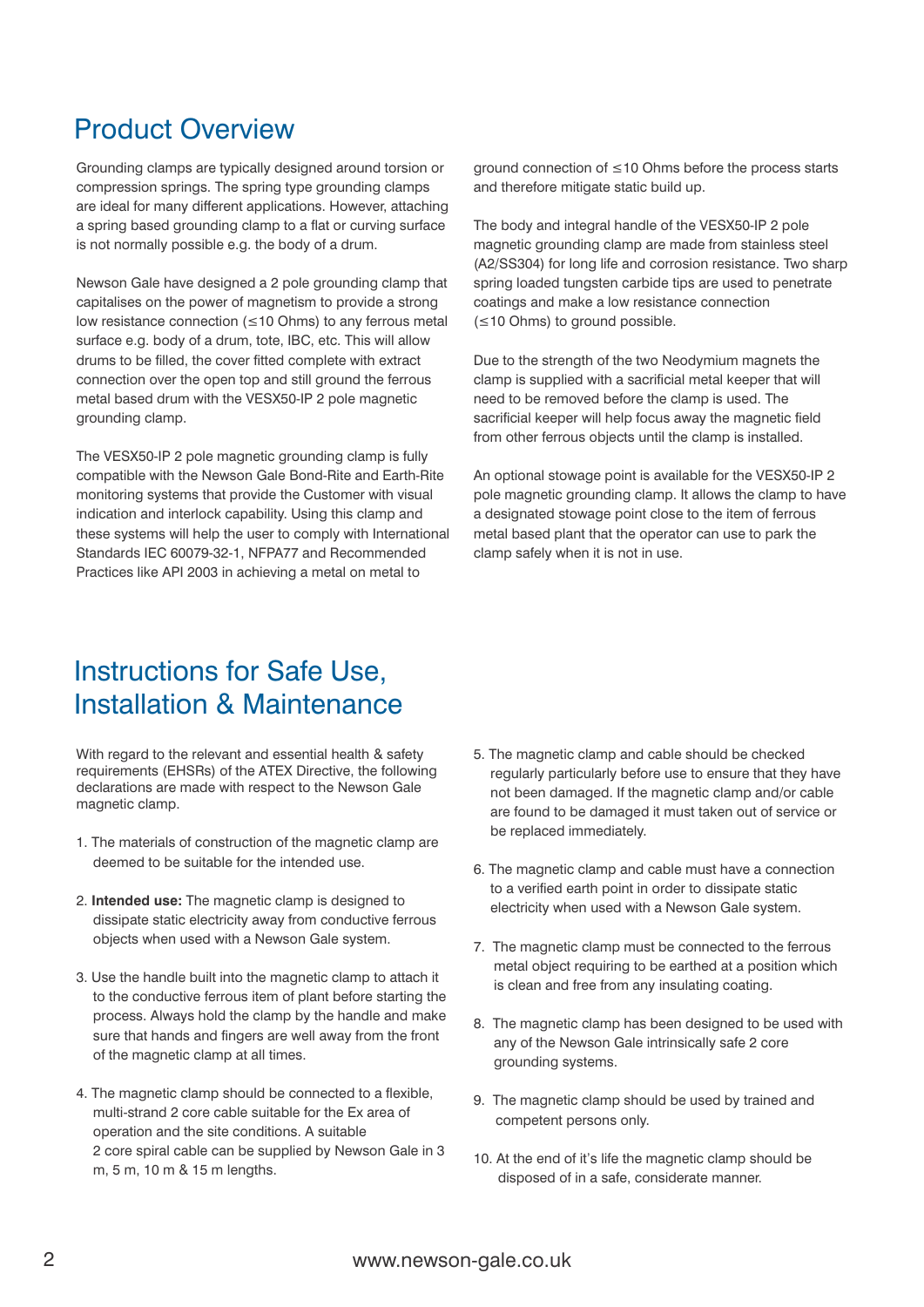# Technical Specification

### **Clamp Body**

Materials of Construction Stainless Steel 304 Body

Ambient Temperature Range

# **Spiral Cable**<br>Conductors

### **Connector**

| <b>Materials Contact Base Materials</b> | CuZn             |
|-----------------------------------------|------------------|
| <b>Contact Plating</b>                  | Cu/Aq            |
| <b>Contact Bearer Material</b>          | <b>PA 66 GF</b>  |
| <b>Contact Bearer Colour</b>            | <b>Black</b>     |
| Flammability Class (Contact Bearer)     | <b>UL 94 V-0</b> |
| <b>Attachment Material</b>              | <b>PA 66 GF</b>  |
| Flammability Class (Attachment)         | <b>UL 94 V-0</b> |
| <b>Gasket Material</b>                  | <b>NBR</b>       |

Stainless Steel 17-7 PH Springs Nylon Viton O-Ring Tungsten Carbide Tips -40 $^{\circ}$ C to +60 $^{\circ}$ C Size 133 mm high, 96 mm deep and 36 mm wide (cable & connector add another 325 mm to the length) Weight 620 grams (nett) o Approval Ex h IIC T6 Ga & Ex h IIIC T85 C Da

2 x 1.00 mm<sup>2</sup> copper (Red & Black cores)<br>
2 x 1.00 mm<sup>2</sup> copper (Red & Black cores)<br>
Hytrel sheathed 2 core blue Cen-Stat spir Hytrel sheathed 2 core blue Cen-Stat spiral cable The sheath is chemical & abrasion resistant and contains colour, UV & anti-static additives Cable Lengths 3 m (10 ft), 5 m (16 ft), 10 m (32 ft) or 15 m (50 ft) (also available in straight lengths, please discuss with Newson Gale)

> NB: In line with our policy of continual product development, we reserve the right to alter specifications at any time.

**XX/XXXXX X50 SERIES** Newson Gale Ltd, Nottingham, UK **VESX50-IP** Exh IIC T6 Ga Newson Gale Exh IIIC T85°C Da Ta =  $-40^{\circ}$ C to  $+60^{\circ}$ C **www.newson-gale.com** IECEx EXV 20.0033